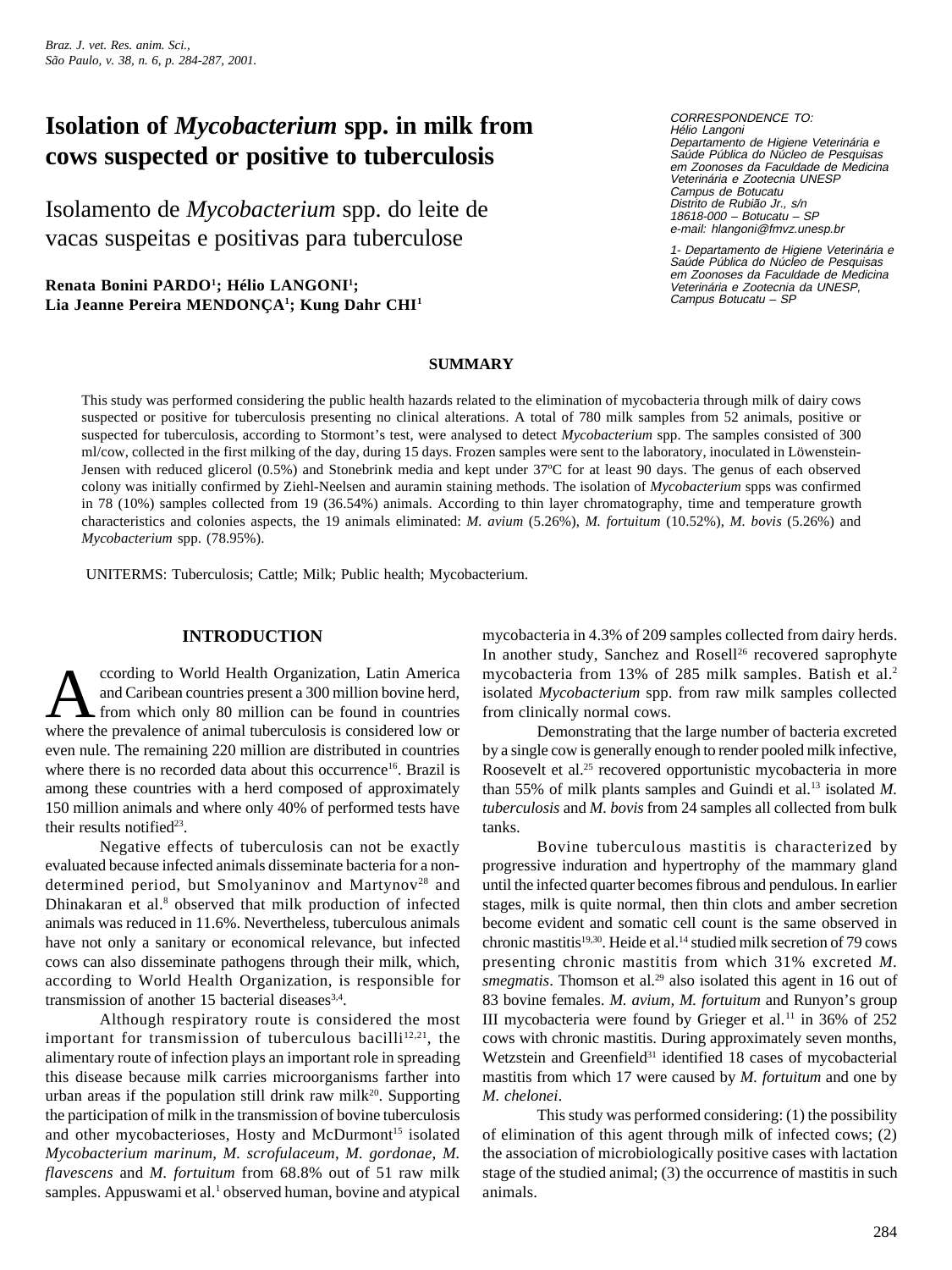PARDO, R. B.; LANGONI, H.; MENDONÇA, L. J. P.; CHI, K. D. Isolation of *Mycobacterium* spp. in milk from cows suspected or positive to tuberculosis. **Braz. J. vet. Res. anim. Sci.** São Paulo, v. 38, n. 6, p. 284-287, 2001.

#### **MATERIAL AND METHOD**

A total of 780 milk samples were collected from 52 cows proceeding from six dairy farms in São Paulo State. These were Holstein, Girolando and crossbred, primiparous and pluriparous bovine females, that presented suspected or positive results to tuberculosis according to Stormont's test<sup>17</sup>.

These animals were submitted on day 0 of the study to clinical examination of each mammary quarter and of supramammary lymphnodes to detect signs of inflammatory reaction and inspection of milk secretion in order to find clots, flakes, discoloration and wateriness. Subsequently, California Mastitis Test<sup>27</sup> was performed in each producing quarter to identify subclinical mastitis.

In order to detect *Mycobacterium* spp., milk samples of approximately 300 ml/cow were collected in the first milking of the day during 15 consecutive days and were stored at -18ºC until laboratory procedures started. In sampling procedures, each teat was initially washed, dried and the surfaces of the teat ends were cleaned by wiping with clean cotton dipped in 70º alcohol.

The samples were initially centrifuged for 20 minutes at 1,610 g and 2 ml of sediment were submitted to a decontamination process. The sodium laurilsulphate decontamination method was initially performed according to Kantor<sup>16</sup>, but sodium hydroxide and sulphuric acid concentrations previously established were not able to destroy contaminating microorganisms and thus they were modified, according to Quinn et al. $24$  and Corner et al.<sup>5</sup>, to final concentrations of 2% sodium hydroxide and 1.8% sulphuric acid, maintaining the respective volumes, time and temperature formerly established.

In sequence, the samples were centrifuged for 30 minutes at 1,610 g, and three to five drops of the decontaminated sediment were inoculated in two tubes containing Stonebrink<sup>10,16,22</sup>, and in other two with Löwenstein-Jensen media with reduced concentration of glycerol (0.5%)7 . Inoculated tubes were sealed and incubated at 37ºC for at least 90 days with daily and then weekly observation<sup>6</sup>.

The identification of isolated mycobacteria was initially based on acid-fastness and microscopical morphology, observed in smears submitted to Ziehl-Neelsen and auramin methods, and in growth characteristics as time, temperature and colony features. Then, the suspected colonies were submitted to thin layer chromatography<sup>18</sup>.

The results obtained in the present study were submitted to a statistical test of 95% confidence interval.

### **RESULTS AND DISCUSSION**

Due to the lack of information on Brazilian literature about isolation of mycobacteria from milk of animals positive or suspected for tuberculosis, the present discussion was based on data proceeding from non-Brazilian authors.

A 10% frequency of isolation among 780 samples studied is similar to the results observed by Sanchez and Rosell<sup>26</sup>, in Cuba, who isolated atypical mycobacteria in 13% of 285 milk samples. Otherwise, they differ from results obtained by Hosty and

McDurmont<sup>15</sup> and by Appuswami et al.<sup>1</sup> in 51 and in 209 milk samples collected, respectively from dairy cows in North America and in India.

From 52 animals studied, 19 (36.54%) presented *Mycobacterium* spp. in their milk, one value that is quite close to that observed by Heide et al.<sup>14</sup> in Germany, and higher than the result found by Thomson et al.<sup>29</sup> in United States. Nevertheless, this result is not different from that of Grieger et al.<sup>11</sup>, also in Germany.

Just as Batish et al.<sup>2</sup>, *Mycobacterium* spp. was isolated from raw milk samples collected from clinically normal cows, even though they presented positive or suspected reactions to Stormont's test, which is considered by Gottschalk et al.<sup>9</sup> and Kerr et al.<sup>17</sup> as one of the most specific and sensitive to identify tuberculous cattle. Thus, the risks of maintaining such animals in a dairy herd is reinforced by our results, once 78.95% of 19 animals presenting mycobacteria in their milk showed positive reaction to this test.

The evaluation of elimination pattern of mycobacteria during the 15 days of sample collection showed an intermittent and irregular character. There was also no influence of lactation stages on microorganisms' recovery. Even though reviewed literature do not offer information regarding such observations, if one considers that the ascending infections of mammary quarters are more frequent in the initial and final stages of lactation, in the present study only 5.26% and 21.05% of the animals were, respectively, recently calved and in dry period.

Regarding to the types of mastitis observed, once more our results confirm those from Batish et al.<sup>2</sup>: all 19 cows were clinically normal. On the other hand, they completely differ from the observations of Heide et al.<sup>14</sup>, Grieger et al.<sup>11</sup>, Thomson et al.<sup>29</sup> and Wetzstein and Greenfield<sup>31</sup> who recovered mycobacteria only from cases of chronic mastitis that did not respond to any treatment. The occurrence of subclinical cases were relatively high, once 78.95% of animals eliminating *Mycobacterium* spp. presented at least one mammary quarter with positive CMT.

Related to the identification of isolated mycobacteria, we observed that despite the culture media, the decontamination method, and the time/temperature of incubation were applied according to the literature indications, only the colonies isolated from 4 (21.05%) out of 19 animals showed eugonic growth of convex, depigmented and visible colonies. The remaining 15 (78.95%) females presented dysgonic growth of point-like and colorless colonies and due to this fact each tube was carefully examined with magnifying glasses before discarding. Nevertheless, microscopic evaluation of smears from all colonies, stained with Ziehl-Neelsen and auramin methods, showed acid-fast and fluorescent bacilli, respectively.

As shown in Tab. 1, only the colonies with abundant growth were submitted to thin layer chromatography and these results in association with other characteristics classified them as *M. bovis* (5.26%), *M. fortuitum* (10.52%) and *M. avium* (5.26%). Classification of dysgonic colonies was impossible either by biochemical tests or by thin layer chromatography. Thus, they were classified as *Mycobacterium* spp. in spite of their characteristics resembled *M. avium* and *M. intracellulare*, according to Grange<sup>10</sup>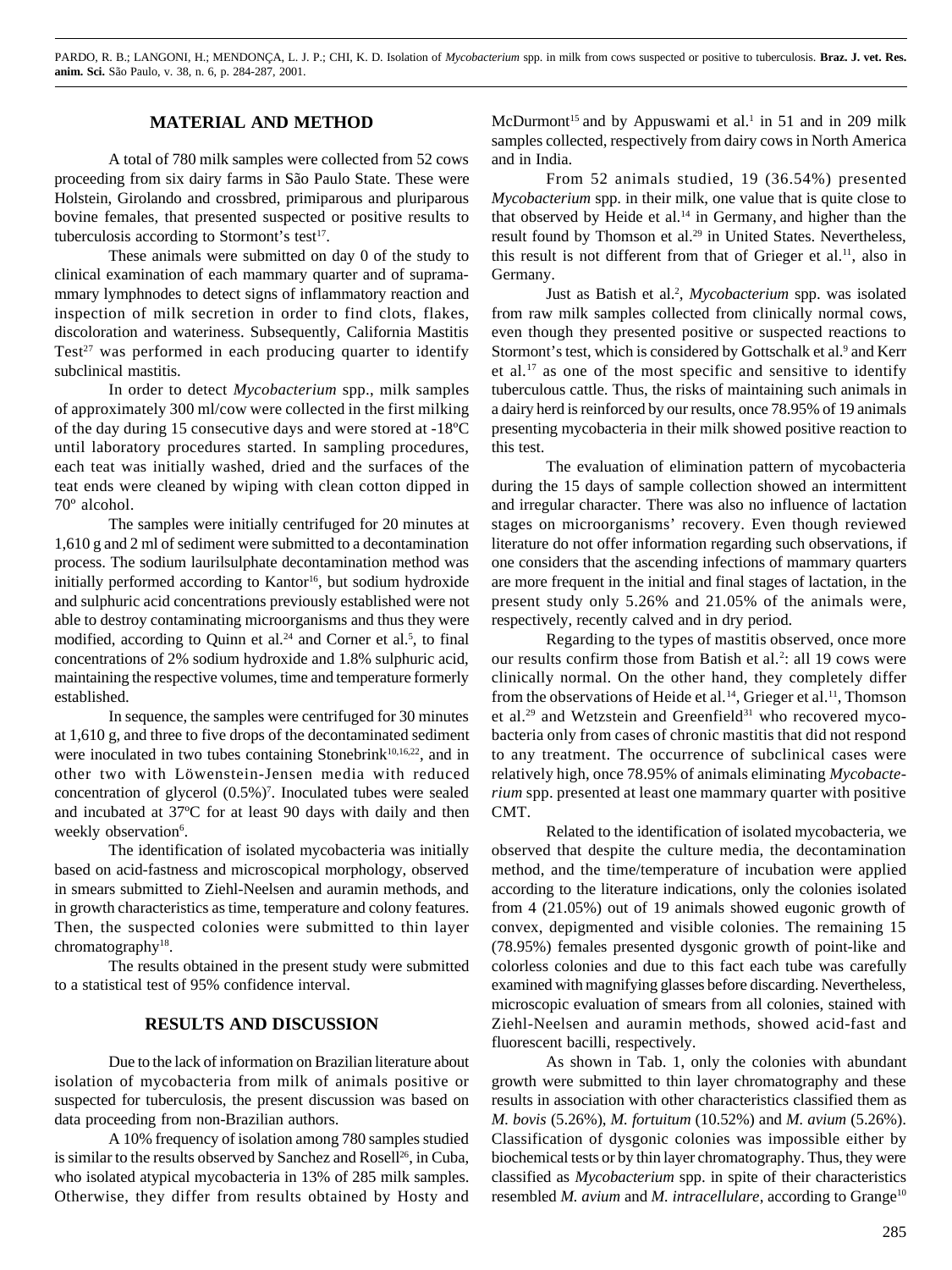PARDO, R. B.; LANGONI, H.; MENDONÇA, L. J. P.; CHI, K. D. Isolation of *Mycobacterium* spp. in milk from cows suspected or positive to tuberculosis. **Braz. J. vet. Res. anim. Sci.** São Paulo, v. 38, n. 6, p. 284-287, 2001.

#### **Table 1**

Characterization of agents from genus *Mycobacterium* spp. isolated from milk samples collected from positive and suspected cows to tuberculosis according to Stormont's test. Botucatu, SP, Brazil. 1998.

| Animals          | $Tlc^*$         | Growth      | <b>Species</b>                           | N       | $\frac{0}{0}$ |
|------------------|-----------------|-------------|------------------------------------------|---------|---------------|
|                  |                 | Time        |                                          | Animals |               |
|                  | <b>LIV.VI</b>   | 30-60 days  | M.avium                                  |         | 5.26          |
| 2                | LV              | 4-5 days    | M.fortuitum                              |         | 5.26          |
| 3                | <b>LIILIV</b>   | 60-120 days | M.bovis                                  |         | 5.26          |
| 4                | LV              | 3 7 days    | M.fortuitum                              |         | 5.26          |
| Other<br>animals | $\star$ $\star$ |             | 30 180 days <i>Mycobacterium</i> spp. 15 |         | 78.95         |

\* Thin Layer Chromatography; \*\* not submitted to TLC.

and Corrêa and Corrêa<sup>7</sup> or resembled dysgonic *M. bovis*, according to World Health Organization Technical Manual<sup>22</sup>. The fact that 12 (80%) out of 15 animals with dysgonic colonies had reacted positively to Stormont's test reinforces the possibility of being *M. bovis*, once it is considered specific and sensitive to diagnose bovine tuberculosis. Another fact that justify this classification was pointed out by Corrêa and Corrêa<sup>6</sup> who said that approximately 10% of *M. bovis* samples require at least 60 days of incubation to develop colonies and in the cases of these dysgonic colonies, 66.67% appeared after 60 days and 33.33%, after 30 days of incubation at 37ºC.

#### **CONCLUSIONS**

This study was performed considering: (1) the possibility of elimination of this agent through milk of infected cows; (2) the association of microbiologically positive cases with lactation stage of the studied animal; and (3) the occurrence of mastitis in such animals. According to the results observed in this study, we concluded that:

- 36,54% out of 52 studied cows, positive or suspected for tuberculosis by Stormont Test, clinically normal and maintained among the producing cows eliminated mycobacteria through their milk;
- There was no influence of lactation stages on pattern of mycobacteria elimination;
- The rate of clinical mastitis on cows shedding mycobacteria through their milk was nule; and the occurrence of animals with subclinical cases was relatively high, for 78.95% of the 19 cows with positive mycobacteria isolation presented at least one affected quarter.

The results also reinforce the participation of milk in transmission of mycobacteria to several animal species and human beings, particularly in Brazil, where Brandão<sup>4</sup> evidenced that approximately 47% of milk sold in urban and rural areas are *in natura*.

#### **ACKNOWLEDGEMENTS**

This work was supported by grants from Fapesp - Fundação de Amparo à Pesquisa no Estado de São Paulo, Brazil.

#### **RESUMO**

Considerando-se o risco à saúde pública representado pela eliminação de micobactérias pelo leite, foram colhidas 780 amostras de 52 fêmeas bovinas leiteiras consideradas suspeitas ou positivas para tuberculose ao teste de Stormont. As amostras foram submetidas à pesquisa de *Mycobacterium* spp**.** e consistiam de 300 ml de leite/vaca, colhidos na primeira ordenha do dia, durante 15 dias. As amostras congeladas foram enviadas ao laboratório, processadas pelas técnicas preconizadas por Kantor<sup>16</sup>, Quinn et al.<sup>24</sup> e Corner et al.5 , inoculadas em meios de Löwenstein-Jensen com teor reduzido de glicerol (0,5%) e de Stonebrink, e incubadas a 37ºC por um período mínimo de 90 dias. O gênero de cada colônia isolada foi inicialmente confirmado pelos métodos de coloração de Ziehl-Neelsen e da auramina. O isolamento de *Mycobacterium* spp. foi confirmado em 78 (10%) amostras provenientes de 19 (36.54%) animais. De acordo com a cromatografia em camada delgada, as características de tempo e temperatura de crescimento e os aspectos coloniais, os 19 animais eliminaram: *M. avium* (5.26%), *M. fortuitum* (10.52%), *M. bovis* (5.26%), and *Mycobacterium* spp. (78.95%).

UNITERMOS: Tuberculose; Leite; Bovinos; Saúde pública; Micobactéria.

#### **REFERENCES**

- 1- APPUSWAMY, S.; BATISH, V. K.; PARKASHI, O. M.; RANGANATHAN, B. Prevalence of mycobacteria in raw milk sampled in Karnal, India. **Journal of Food Protection**, v. 43, n. 4, p. 778-781, 1980.
- 2- BATISH, V. K.; YADAV, J. S.; GROVER, S. Detection of tubercle bacilli in milk. **Livestock Adviser**, v. 14, n. 1, p. 38-42, 1989.
- 3- BOBENRIETH, R.; BELTRÁN, F. El medico veterinário en la protección de alimentos y el control de zoonosis. **Boletín de la Oficina Sanitaria Panamericana**, v. 97, n. 2, p. 298-313, 1984.
- 4- BRANDÃO, S. C. C. Leite: legislação, responsabilidade e saúde pública. **Revista Balde Branco**, v. 360, p. 68-71, 1994.
- 5- CORNER, L. A.; TRAJSTMAN, A. C.; LUND, K. Determination of the optimum concentration of decontaminants for the primary isolation of *Mycobaterium bovis*. **New Zealand Veterinary Journal**, v. 43, n. 1, p. 129- 133, 1995.
- 6- CORRÊA, W. M.; CORRÊA, C. N. M. *Mycobacterium*: Classificação das principais espécies isoladas do homem e dos animais. **Revista da Divisão Nacional de Tuberculose**, v. 17, n. 67, p. 332-340, 1973.
- 7- CORRÊA, W. M.; CORRÊA, C. N. M. Tuberculose. In: **Enfermidades infecciosas dos mamíferos domésticos**. Rio de Janeiro: Médsi, 1992. p. 317-337.
- 8- DHINAKARAN, M.; NEDUNCHELLIYAN, S.; APPAJIRAO, V. N. Effects on certain economic traits in cattle due to tuberculosis. **Indian Veterinary Journal**, v. 70, n. 11, p. 1143-1145, 1993.